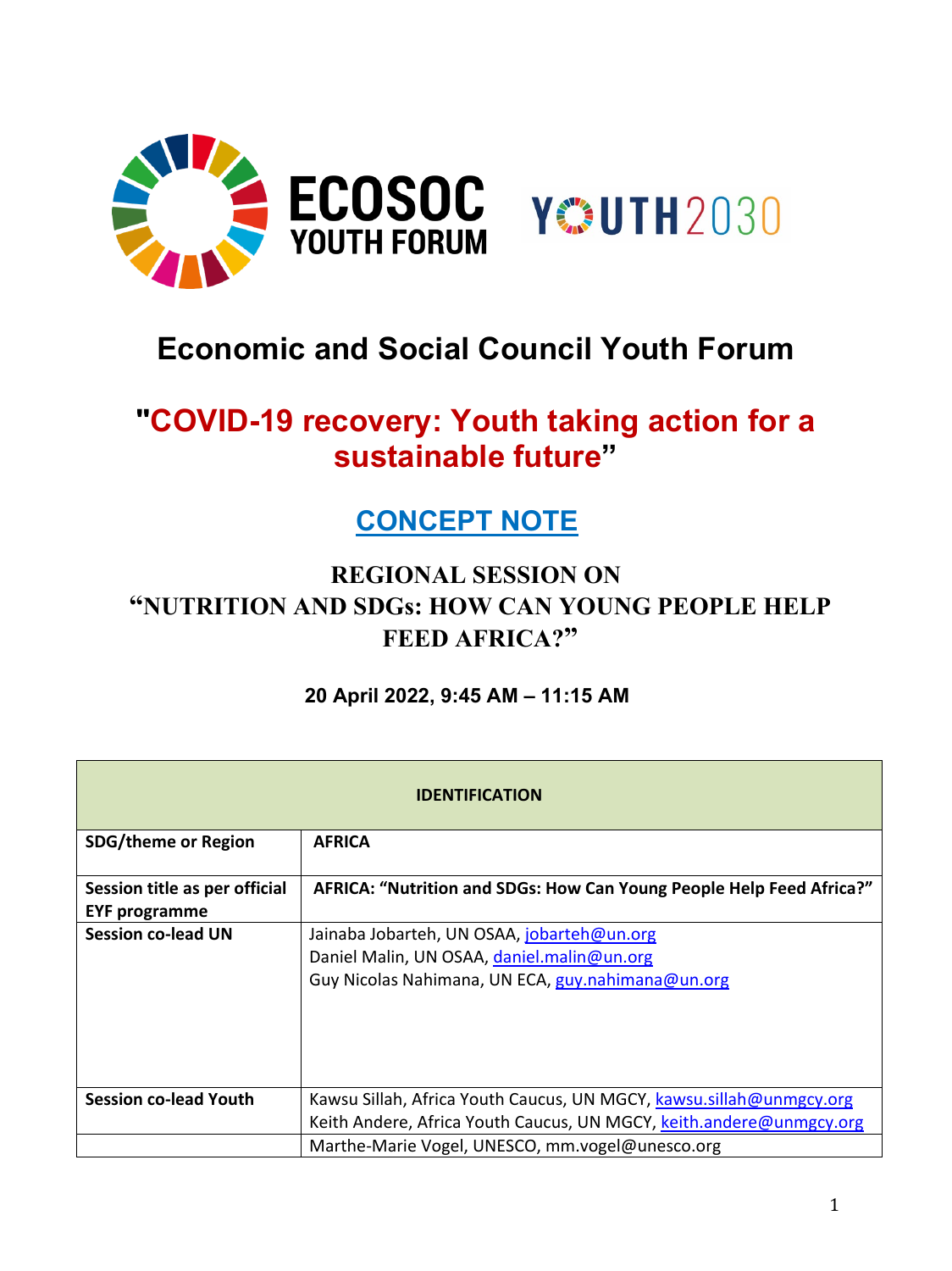| <b>Session co-organizers</b> | Pauline Deneufbourg, UNDP, pauline.deneufbourg@undp.org |
|------------------------------|---------------------------------------------------------|
| (both UN and African         | Chido Mpemba, African Union Special Envoy on Youth      |
| Youth)                       | Sarjo Sarr, UNV, sarjo.sarr@unv.org                     |
|                              | Emediong Akpabio, Child Solidarity Group,               |
|                              | childsolidarity.office@gmail.com                        |
|                              |                                                         |

#### **BACKGROUND & KEY ISSUES**

(approx. 500 words)

The theme for the 2022 UN ECOSOC Youth Forum Africa Regional Breakout Session, **"Nutrition and SDGs: How Can Young People Help Feed Africa?"**, is both relevant and timely as it encapsulates a most urgent African priority as enshrined in the 2022 theme of the African Union: "*Strengthening resilience in nutrition and food security on the African continent: Strengthening agro food systems, health and social protection systems for the acceleration of human, social and economic capital development*". It also highlights the linkages between the 2022 African Union theme and the theme of the 2022 ECOSOC Youth Forum: "COVID-19 recovery: Youth taking action for a sustainable future".

Three years ago, the UN Secretary-General called for a "Decade of Action" that would require proactive and transformative measures to accelerate the attainment of the Sustainable Development Goals (SDGs). However, the COVID-19 pandemic has caused the loss of lives and livelihoods, increased poverty, reversed decades of hard-won developmental gains and threatens the achievement of both the 2030 Agenda for Sustainable Development and the African Union's Continental development blueprint, Agenda 2063. As of 4 April 2022, according to the Africa Centres for Disease Control and Prevention (Africa CDC), Africa has registered over 11 million COVID-19 cases, representing 3 per cent of global cases, and over 250,000 deaths, representing 4.1 per cent of global deaths.

In 2003, African countries adopted the Comprehensive Africa Agriculture Development Programme (CAADP) as a continental policy framework for agricultural transformation to increase food security and nutrition and reduce poverty. However, the 2019 progress report showed that Africa is not on track to end hunger by 2025. Currently there are 250 million food insecure people in Africa, a 44 million-person increase from  $2014.<sup>1</sup>$  $2014.<sup>1</sup>$  $2014.<sup>1</sup>$ 

The COVID-19 pandemic has not only exposed the global health inequality but also the food security inequality. Nearly one out of five Africans experienced hunger in 2020, more than double the proportion of any other region. The most notable impacts of the COVID-19 pandemic and its containment measures have been disruptions in food systems across the continent, from production and supply to distribution and consumption. Travel restrictions, curfew hours and bans on gatherings, implemented particularly in the initial months of the pandemic, affected labour supply and access of agricultural produce to markets. This is exceptionally notable because 40 per cent of Africa's food is imported.

The food security impacts of COVID-19 have included increased food losses and reductions in income levels for both large- and small-scale food producers, and small- and medium-size enterprises operating in the agri-food industry. This is very sobering because the agricultural industry in Africa has a massive social and economic footprint. More than 60 per cent of the population of sub-Saharan Africa are small holder

<sup>1</sup> Policy Brief: Africa and Food Security, OSAA, October 2021,

<span id="page-1-0"></span>[https://www.un.org/osaa/sites/www.un.org.osaa/files/2113589-policy-brief-on-food](https://www.un.org/osaa/sites/www.un.org.osaa/files/2113589-policy-brief-on-food-security_web_rev2_19oct21_0.pdf)security web rev2 19oct21 0.pdf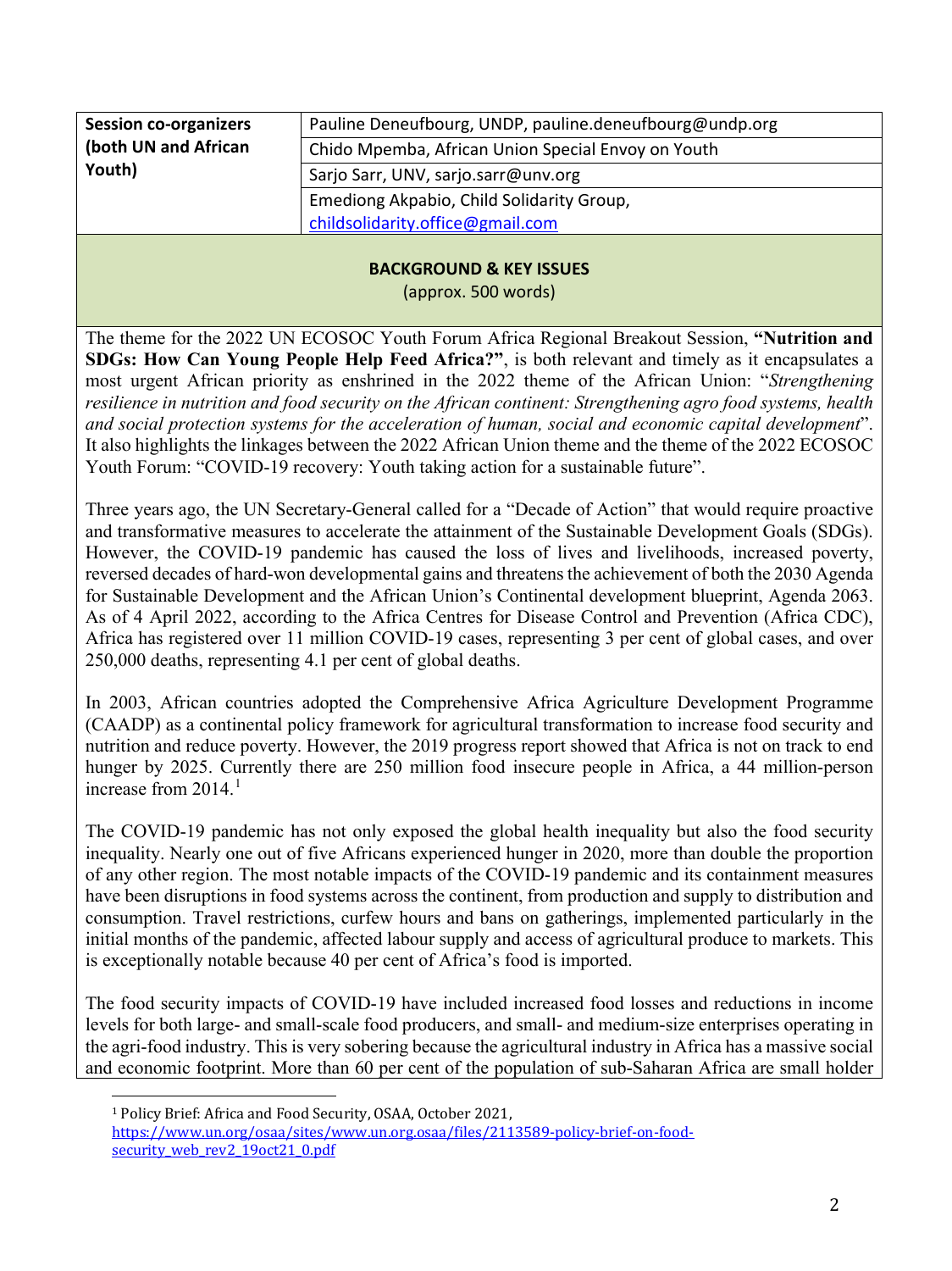farmers and about 23 per cent of sub-Saharan Africa's gross domestic product (GDP) comes from agriculture, with some countries such as Sierra Leone in 2020 registering an agricultural contribution to GDP as high as 61 per cent, with Chad (48 per cent) and Liberia (43 per cent) not far behind.<sup>[2](#page-2-0)</sup> This demonstrates that for African countries agriculture represents an important source of livelihoods, employment and nutrition.

It is an urgent time for a rethinking, a paradigm shift in terms of agriculture, emphasizing resilience and involving both new and traditional actors to be able to feed Africa and eliminate hunger by 2025. Some of the devastating effects of hunger, malnutrition and undernutrition are stunting, wasting and underweight. Malnutrition continues to affect a significant proportion of Africa's population, in particular young children under the age of five. Stunting is the most common form of malnutrition across Africa. Undernourishment and poor diet quality are two of the most direct causes of stunting and other forms of undernutrition. The Global Nutrition Report 2021 states that the prevalence of stunting among African children below age 5 is 30.7 percent, higher than the global average of 22 percent and at risk of both short-and long-term adverse effects<sup>[3](#page-2-1)</sup>. Additionally, 7 million children were underweight and 2.5 million were wasted during the same period. Malnutrition has negative effects on human development including health and education in children and reduced productivity in adulthood, which in turn affects employment and income. In this regard, malnutrition thus contributes to entrenching poverty and undermining the achievement of the SDGs and the Agenda 2063 priorities.

A good example of new thinking is UNESCOs' unique network of designated sites, particularly the 86 UNESCO Biosphere Reserves in sub-Sahara Africa which play a crucial role to demonstrate local solutions to global challenges such as food security, biodiversity loss, and climate change. As 'learning places for sustainable development' biosphere reserves are sites for testing interdisciplinary approaches to understanding and managing changes and interactions between social and ecological systems.

Against this background, home-grown school-feeding programmes have been increasingly implemented by African countries to address malnutrition problems and support local communities. Today, over 65 million African children benefit from these programmes. The "home-grown" approach promoted by the UN system and the African Union implies that school-feeding programmes do not only provide vital support for health and nutrition needs of children and youth, but also help to promote local economies and strengthen local food systems. To this end UN-OSAA is part of the School Meals Coalition that promotes school-feeding and is about to launch an initiative "A pen for a gun" that promotes the role of school feeding in promoting social cohesion and peace on the continent.

For Africa, leveraging nutrition will be key to successfully reversing the devastating trend of hunger, malnutrition, undernutrition, stunting, wasting and loss of livelihoods, as well as contribute to eliminating poverty to achieve the SDGs and Agenda 2063 for the full realization of the 'Africa We Want'.

<span id="page-2-1"></span><sup>3</sup>(https://globalnutritionreport.org/resources/nutrition-

<span id="page-2-0"></span><sup>&</sup>lt;sup>2</sup> Agriculture, forestry, and fishing, value added (% of GDP), World Bank national accounts data and OECD<br>National Accounts data files, World Bank Open Data (https://data.worldbank.org/)

[profiles/africa/#:~:text=The%20prevalence%20of%20stunting%20is,the%20global%20average%20of%20](https://globalnutritionreport.org/resources/nutrition-profiles/africa/#:%7E:text=The%20prevalence%20of%20stunting%20is,the%20global%20average%20of%206.7%25)  $6.7\%25$ .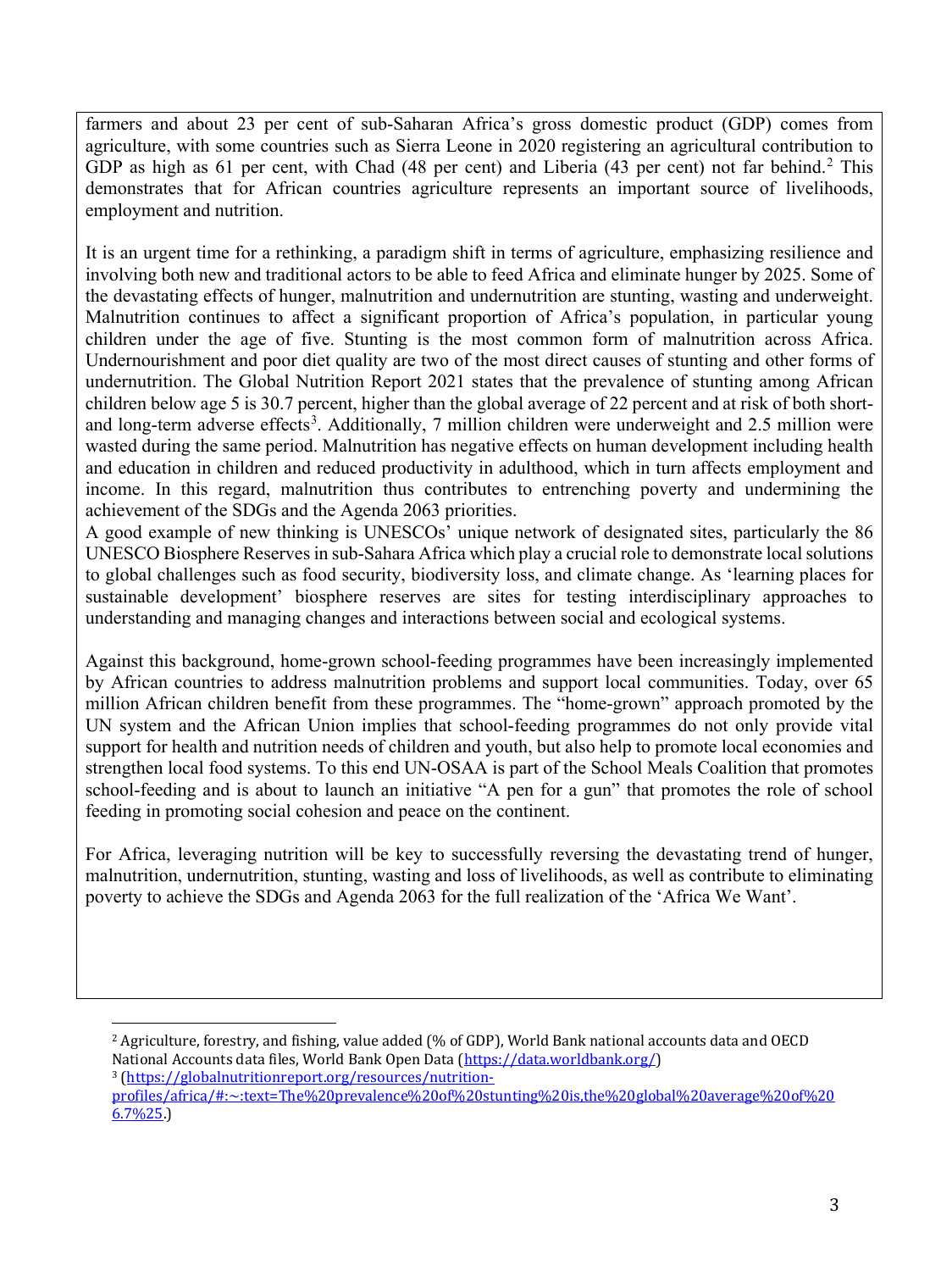#### **SESSION OBJECTIVES**

(approx. 100 words)

The 2022 UN ECOSOC Youth Forum Africa Regional Breakout Session will seek among others to amplify the voices of African youth, providing them with a safe space and platform to deliberate on challenges and solutions related to the implementation of the CAADP, SDG Goal 2, Agenda 2063 Aspiration 1, the elimination of hunger, sustainably increasing productivity, building resilience in terms of Africa feeding its own citizens. It will seek to highlight the potential of youth to drive inclusive agricultural transformation and sustainable development as well as encourage and promote the urgency to increase youth representation and active participation in building back better to achieve the SDGs. It will also promote discussion on the theme and the SDGs under review to mitigate bottlenecks and encourage the sea change that will be necessary to achieve the 'Decade of Action'.

#### **EXPECTED OUTCOMES**

(approx. 100 words)

The 2022 UN ECOSOC Youth Forum Africa Regional Breakout Session will contribute to the review of the implementation of the SDGs and shape policy recommendations at the 2022 High-level Political Forum on Sustainable Development (HLPF) and other intergovernmental forums, including the UN Transforming Education Summit, the UN Ocean Conference, and the Financing for Development Forum. The summary outcome of the UN ECOSOC Youth Forum is considered as an informal contribution to the annual HLPF, and key elements are referenced in the annual Ministerial Declaration. At the end of the Africa Regional Breakout Session, a summary of salient points will be compiled to feed into the closing remarks of the UN ECOSOC President. UN-OSAA and UNECA will prepare the report of the Breakout Session, which will be widely distributed by UN DESA (through the UN ECOSOC Youth Forum website) and whose conclusions and recommendations shall inform the summary outcome document of the overall UN ECOSOC Youth Forum and the HLPF. For advocacy purposes, an e-publication will be developed and distributed widely through the partners networks on the continent.

#### **APPROACH USED TO GENERATE CONCRETE CONTRIBUTIONS AND RECOMMENDATIONS** (approx. 100 words)

The UN ECOSOC Youth Forum, Africa Break-Out Session will be a virtual event and will be structured as an interactive session, featuring Ministers of Youth, Senior Government Officials, UN Member States, Parliamentarians, Policy Makers, Academia, think tanks, Civil society, NGOs, youth representatives from Africa and the diaspora and moderated by a prominent African youth representative. Youth representatives will address questions prepared for the session and share experiences and lesson learned, and this will be followed by questions received from the audience. The showcased examples of meaningful youth actions will provide a set of good practices for possible replication and adaptation in other relevant countries. The event is open to all and especially encourages the participation of African youth. The session will have English French-Arabic-Portuguese simultaneous interpretation as well sign language. It will be webcast through UN Web TV to allow a wide range of participants to follow, to ensure inclusivity and to leave no one behind.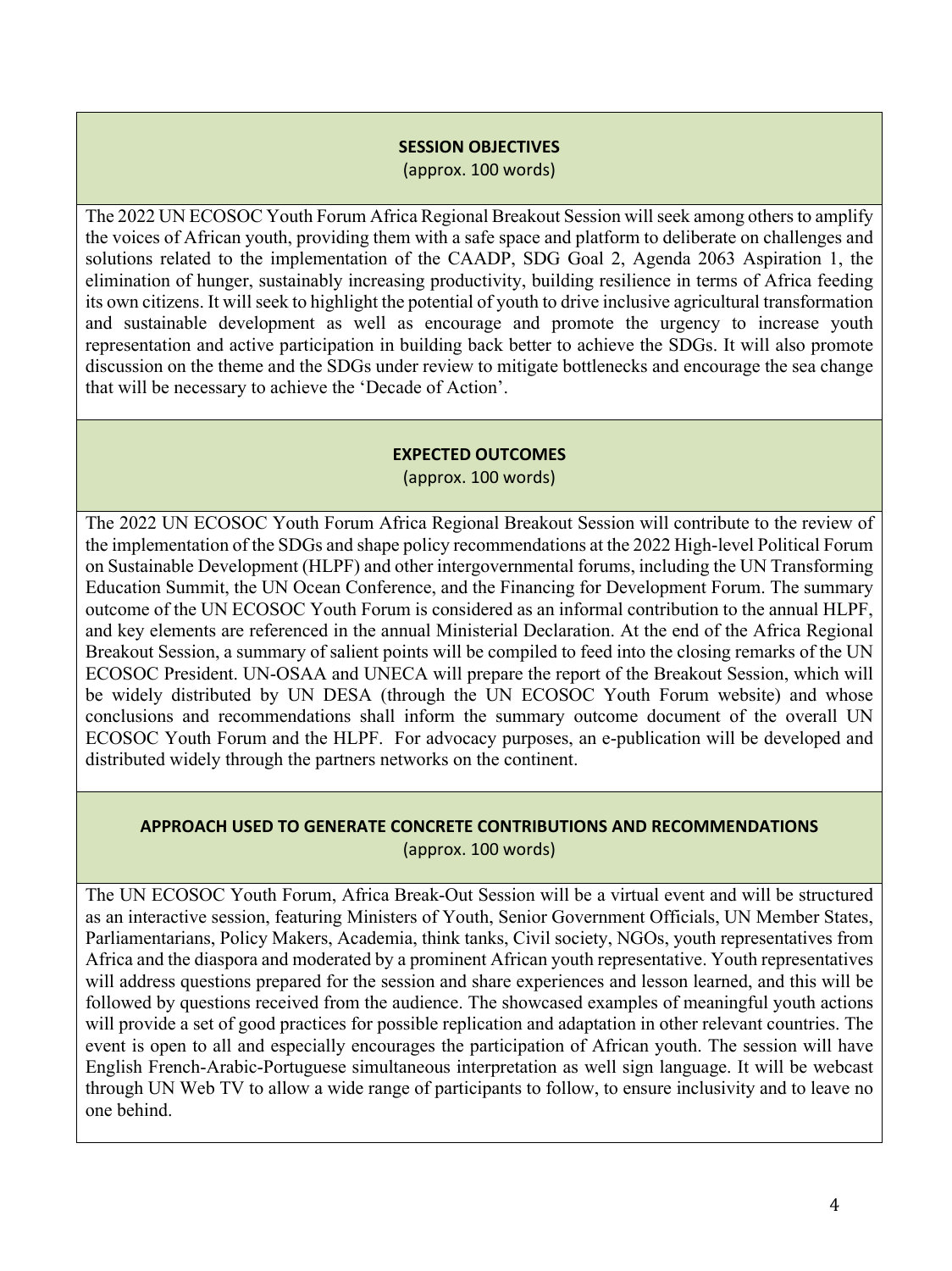#### **OVERALL STRUCTURE AND FLOW** (approx. 200 words)

The 2022 UN ECOSOC Youth Forum Africa Regional Breakout Session will be held virtually on 20 April 2022 and will last 90 minutes. It will be organized by UN-OSAA and UNECA, in collaboration with the African Union Commission, the African Union Special Youth Envoy, and UN entities, including UNESCO, UNDP, UNV, UNMGCY, as co-organizers. The Session will be moderated by a prominent youth leader from the continent, who will stimulate the discussion and ensures that it is interactive and solutions-oriented, with participation from youth representatives from Africa and the diaspora. The moderator will provide a short introductory statement and outline the guiding questions for the interactive session. She will ensure that participants can share examples of challenges, successful experiences and key recommendations. The Session, at its conclusion, will solicit a set of commitments from the participants towards implementing the SDGs under review. Before the 2023 Africa Regional Breakout Session, a request for updates will be sent out to stakeholders and participants who will have committed to implement solutions to move forward the SDGs in their constituencies. Their feedback will be captured under the report called the 'One Year Later Series", which are good practices and lessons learned shared with the possibility for replication by other youth based on country/regional context. It shall constitute the closing section of each year's Africa Regional Breakout Session. The session is designed to be interactive, with no prepared statements to encourage inclusivity.

#### **SESSION DISCUSSION QUESTIONS**

(approx.100 words)

- 1. What kind of incentives and support do young people need to invest in agriculture and farming, to ensure higher agricultural productivity and yields?
- 2. How can agro business and farming be made a strong part of the educational curricula?
- 3. How can youth investments in agriculture and agro business accelerate implementation of the SDGs and Agenda 2063?
- 4. Africa imports roughly 40 per cent of its food. What concrete means can young people seek to this trend, thus eliminate food insecurity, hunger and eliminating poverty, and enhancing Africa's resilience to external shocks?
- 5. What is the role of government and policy makers in creating an enabling environment to increase youth participation in agriculture?
- 6. How can Science Technology and Innovation and the use of data systems such as the Famine Early Warning Systems Network (FEWSN NET) be enhanced to increase resilience and avert instances of famine?
- 7. How can volunteerism and volunteers be leveraged to build capacities and implement initiatives geared at enhancing food security and nutritional education?
- 8. How can youth activities in UNESCO Biosphere Reserves contribute to food security?
- 9. About 62% of African Women are involved in farming yet only 22% are agricultural scientist, how can increased women participation and leadership increase yields, boost productivity, eliminate hunger and reduce poverty as well as ensure gender equality?
- 10. How can school feeding programmes be a driver to eradicate malnutrition whilst promoting social cohesion and peace in Africa?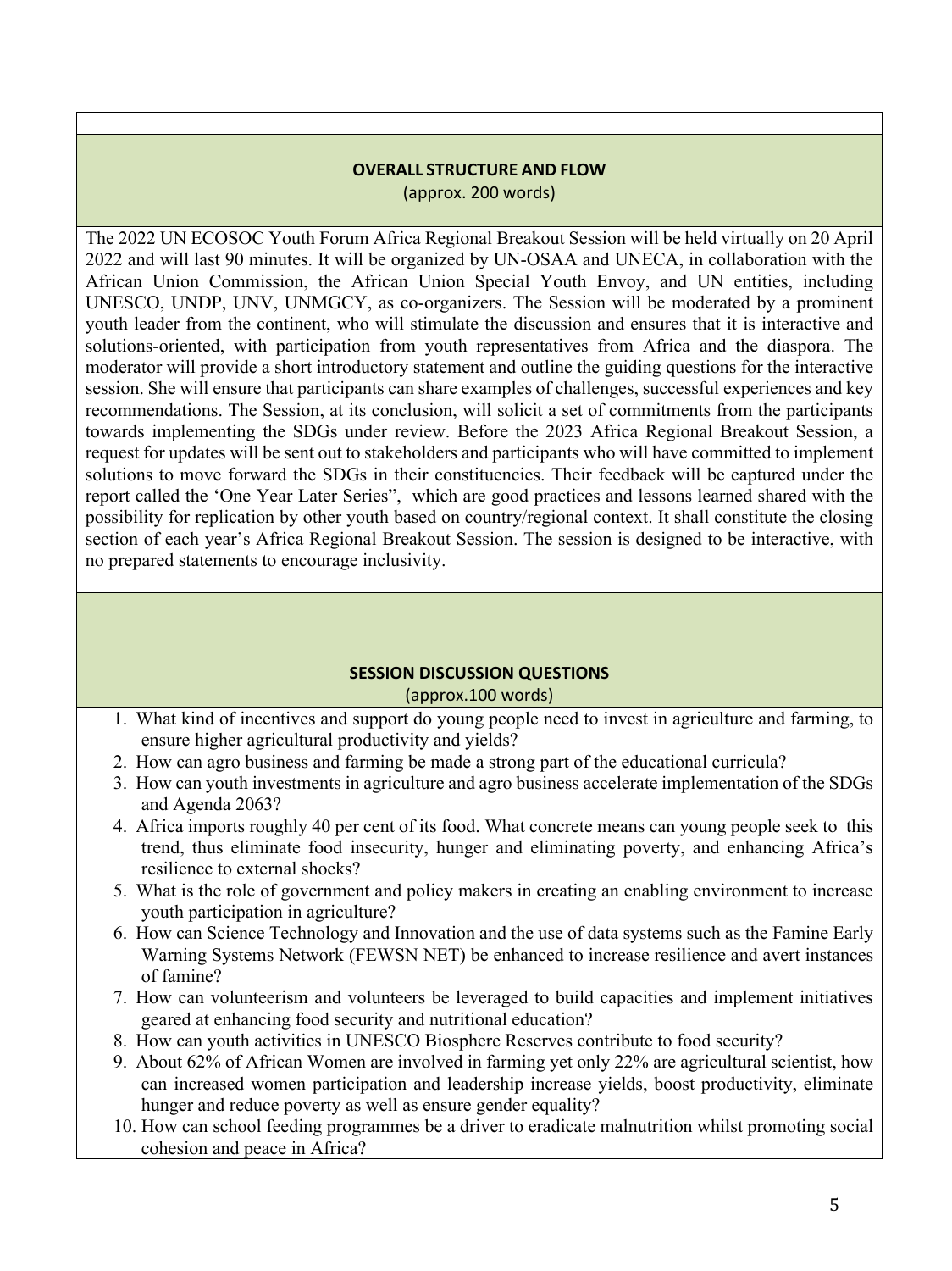#### **NAMES AND EMAILS OF SESSION SPEAKERS AND MODERATOR(S)**

- Moderator: Gogontlejang Phaladi Youth leader
- Panelist: Ms. Cristina Duarte, Under-Secretary-General and Special Adviser of the United Nations Secretary-General on Africa, (UN OSAA).
- Panelist: H.E. Ambassador Collen Vixen Kelapile, President of the United Nations Economic and Social Council (UN ECOSOC).
- President of United Nations Economic and Social Council (UN ECOSOC)
- Panelist: H.E. Rosemary Mbabazi, Minister of Youth and Culture, Rwanda (East Africa)
- Panelist: Ms. Chido Mpemba, African Union Special Youth Envoy (Southern Africa)
- Panelist: Mr. Samuel Abrokwa, Young Ghanaian agricultural Entrepreneur (West Africa)
- Panelist: Mr. Loay Radwan, UN Young Leader for the SDGs, CEO and Co-founder, G-Beetle, Environmental Engineer (Egypt, North Africa)

#### **OVERVIEW OF PREPARATORY EVENT/CONSULTATION**  (approx. 300 words)

Preparatory meetings have been held and will continue leading up to the 2022 UN ECOSOC Youth Forum, Africa Break-Out Session with a wide range of stakeholders including the African Union Special Youth Envoy, UNECA, UNESO, UNDP, UNDGC, UNV, Child Solidarity Group, UN Major Group on Children and Youth, Youth Hub Africa to ensure inclusivity and to make the session Africa youth-centric. Preparatory meetings are held with youth and youth representatives to garner ideas, proposals, and solutions.

#### **SHORT DESCRIPTION OF SESSION FOR OFFICIAL PROGRAMME**

(50 to 75 words)

The 2022 UN ECOSOC Youth Forum Africa Regional Breakout Session has been an annual flagship and signature interactive roundtable forum of the UN Office of the Special Adviser on Africa (UN OSAA) since 2015. This session is an annual signature Africa-centric youth forum at the global level. It provides a direct, interactive and unique platform for young Africans and stakeholders to interact, discuss, foster peer learning and share ideas and best practices to mitigate challenges and provide innovative, transformative, scalable, inclusive and impactful solutions to achieve the 2030 Agenda for Sustainable Development and the "Africa We Want" as encapsulated in the African Union Agenda 2063. The Session has brought together almost 200 in-person attendees per session in recent years, including Member States, youth delegates, policymakers, ministers, senior government officials, parliamentarians, development actors, UN officials, academics and researchers, as well as virtual participants who participate directly from the continent.